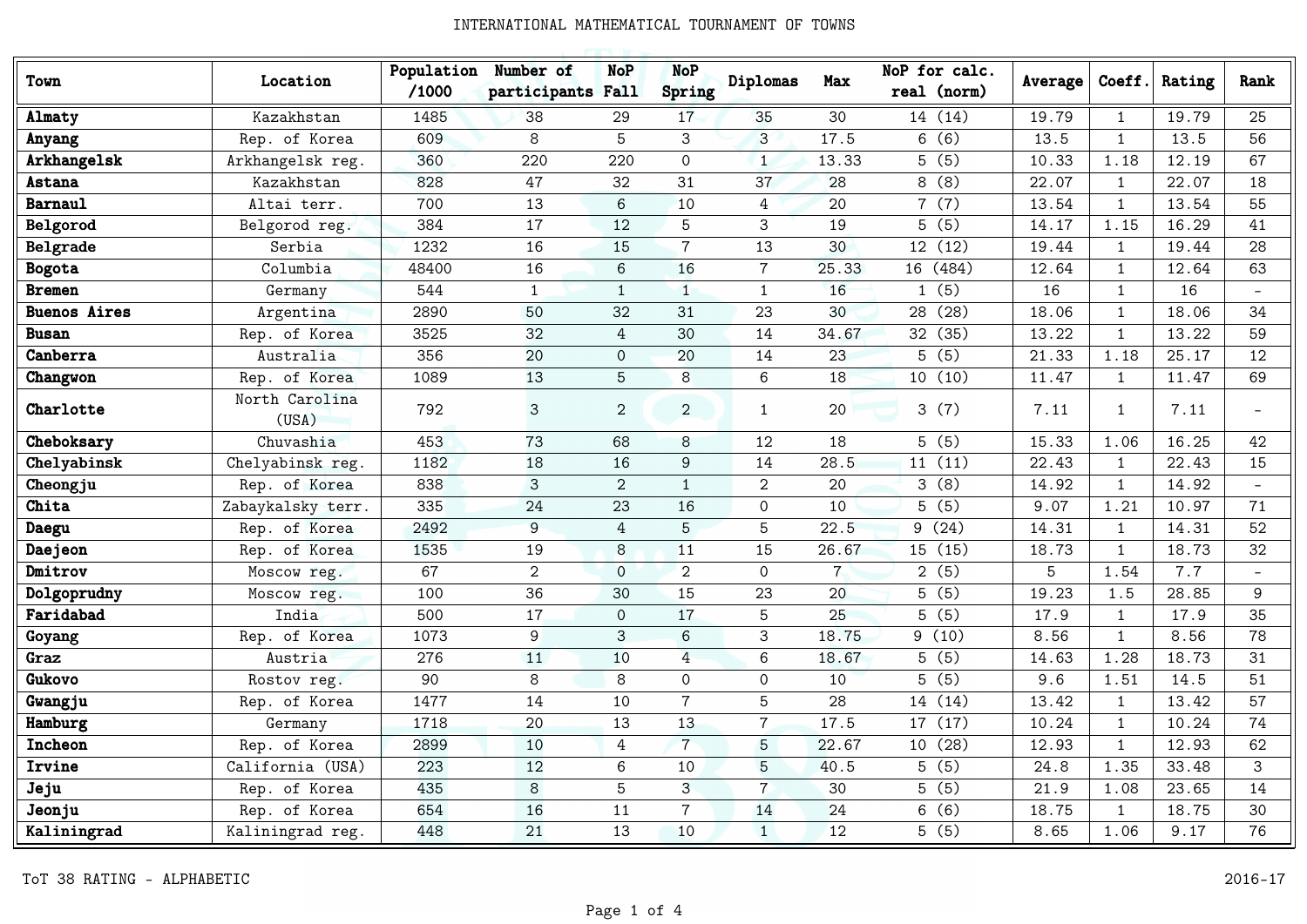| Town                    | Location                | Population<br>/1000 | Number of<br>participants Fall | <b>NoP</b>     | <b>NoP</b><br>Spring | Diplomas       | Max            | NoP for calc.<br>real (norm) | Average  | Coeff.         | Rating       | Rank         |
|-------------------------|-------------------------|---------------------|--------------------------------|----------------|----------------------|----------------|----------------|------------------------------|----------|----------------|--------------|--------------|
| Kazan                   | Tatarstan               | 1176                | 12                             | 7              | 8                    | 8              | 39             | 11(11)                       | 16.56    | $\mathbf{1}$   | 16.56        | 39           |
| Kerman                  | Iran                    | 573                 | 13                             | $\Omega$       | 13                   | $\mathbf{1}$   | 13             | 5(5)                         | 8        | $\overline{1}$ | 8            | 80           |
| Khanty-Mansiysk         | Khanty-Mansi AO         | 90                  | 3                              | $\Omega$       | 3                    | $\overline{2}$ | 15             | 3(5)                         | 11.83    | 1.51           | 17.87        |              |
| Kharkiv                 | Ukraine                 | 1449                | 9                              | $\overline{7}$ | 6                    | 6              | 28.5           | 9(14)                        | 13.62    | $\mathbf{1}$   | 13.62        | 53           |
| Kirov                   | Kirov reg.              | 483                 | 42                             | 38             | 31                   | 41             | 36             | 5(5)                         | 31.2     | 1.02           | 31.82        | 6            |
| Kirovo-Chepetsk         | Kirov reg.              | 100                 | 5                              | 5              | $\Omega$             | $\Omega$       | 5              | 5(5)                         | 3.13     | 1.5            | 4.7          | 85           |
| Kostroma                | Kostroma reg.           | 271                 | 5                              | 5              | $\Omega$             | 5              | 19             | 5(5)                         | 14.73    | 1.29           | 19           | 29           |
| Krasnodar terr.<br>(BC) | Krasnodar terr.         | 1750                | 31                             | 25             | 25                   | 27             | 29.33          | 17 (17)                      | 22.24    | 1              | 22.24        | 16           |
| Krasnodar               | Krasnodar terr.         | 1000                | 12                             | $\overline{7}$ | 10                   | 10             | 25.5           | 10(10)                       | 19.7     | $\mathbf{1}$   | 19.7         | 27           |
| Kropotkin               | Krasnodar terr.         | 80                  | 3                              | $\overline{2}$ | 3                    | $\overline{2}$ | 19             | 3(5)                         | 15.67    | 1.52           | 23.81        |              |
| Kuala Lumpur            | Malaysia                | 1809                | 14                             | $\Omega$       | 14                   | 10             | 31.25          | 14 (18)                      | 15.8     | $\mathbf{1}$   | 15.8         | 45           |
| Kupino                  | Novosibirsk reg.        | 20                  | 19                             | 19             | $\Omega$             | $\mathbf{0}$   | $\overline{0}$ | 5(5)                         | $\Omega$ | 1.6            | $\mathbf{0}$ | 89           |
| Kurchatov               | Kursk reg.              | 49                  | 9                              | 9              | $\Omega$             | $\Omega$       | 5              | 5(5)                         | 1.2      | 1.56           | 1.87         | 88           |
| Kurgan                  | Kurgan reg.             | 325                 | 61                             | 53             | 46                   | 39             | 36             | 5(5)                         | 32.3     | 1.22           | 39.41        | $\mathbf{1}$ |
| Kyiv                    | Ukraine                 | 2849                | 25                             | 19             | 14                   | 22             | 28.75          | 25 (28)                      | 16.01    | $\mathbf{1}$   | 16.01        | 43           |
| London                  | UK                      | 8674                | 8                              | $\Omega$       | 8                    | $\mathbf{1}$   | 14.67          | 8(86)                        | 4.58     | $\mathbf{1}$   | 4.58         | 86           |
| Makhachkala             | Dagestan                | 578                 | 12                             | 6              | 8                    | 9              | 17.5           | 5(5)                         | 16.77    | $\mathbf 1$    | 16.77        | 38           |
| Maykop                  | Adygea                  | 144                 | 27                             | 21             | 15                   | 14             | 28             | 5(5)                         | 22.7     | 1.44           | 32.69        | 4            |
| Melbourne               | Australia               | 4250                | 40                             | 27             | 23                   | 26             | 32             | 40 (42)                      | 14.81    | $\mathbf{1}$   | 14.81        | 49           |
| Minsk                   | Belarus                 | 1912                | 63                             | 42             | 45                   | 42             | 28             | 19 (19)                      | 21.74    | $\mathbf{1}$   | 21.74        | 19           |
| Mokpo                   | Rep. of Korea           | 247                 | 6                              | 5              | $\overline{2}$       | 5              | 18             | 5(5)                         | 13.93    | 1.32           | 18.39        | 33           |
| Montreal                | Quebec (Canada)         | 1650                | 6                              | 5              | $\mathbf{1}$         | $\overline{2}$ | 22             | 6(16)                        | 10.45    | $\mathbf{1}$   | 10.45        | 72           |
| Moscow                  | Moscow                  | 12184               | 1446                           | 1446           | $\Omega$             | 403            | 38             | 121 (121)                    | 21.23    | 1              | 21.23        | 22           |
| <b>Murmansk</b>         | Murmansk reg.           | 300                 | $\overline{7}$                 | $\overline{7}$ | $\Omega$             | $\mathbf{0}$   | 6.25           | 5(5)                         | 4.05     | 1.25           | 5.06         | 84           |
| Naberezhnye Chelny      | Tatarstan               | 524                 | 32                             | 26             | 22                   | 27             | 28             | 5(5)                         | 26.67    | $\mathbf{1}$   | 26.67        | 11           |
| Neryungri               | Sakha (Yakutiya)        | 77                  | $\mathbf{1}$                   | $\mathbf{1}$   | $\mathbf{1}$         | $\mathbf{1}$   | 18.67          | 1(5)                         | 18.67    | 1.53           | 28.57        |              |
| Nizhny Novgorod         | Nizhny Novgorod<br>reg. | 1259                | 20                             | 16             | 9                    | 14             | 39             | 12 (12)                      | 20.53    | $\mathbf{1}$   | 20.53        | 24           |
| Nizhny Tagil            | Sverdlovsk reg.         | 358                 | 19                             | 17             | 13                   | 15             | 26.67          | 5(5)                         | 23.45    | 1.18           | 27.67        | 10           |
| Novi Sad                | Serbia                  | 280                 | $\mathbf{1}$                   | $\mathbf{0}$   | 1                    | $\mathbf{1}$   | 17             | 1(5)                         | 17       | 1.27           | 21.59        |              |
| Novorossiysk            | Krasnodar terr.         | 300                 | 14                             | 9              | 11                   | 13             | 27             | 5(5)                         | 24.63    | 1.25           | 30.79        | 8            |
| Novosibirsk             | Novosibirsk reg.        | 1547                | 32                             | 27             | 15                   | 28             | 28.5           | 15 (15)                      | 20.62    | $\mathbf{1}$   | 20.62        | 23           |
| Omsk                    | Omsk reg.               | 1160                | 25                             | 15             | 20                   | 18             | 28.5           | 11(11)                       | 21.52    | 1              | 21.52        | 20           |
| Panama                  | Panama                  | 900                 | $\overline{4}$                 | 4              | 4                    | $\mathbf{3}$   | 19.5           | 4(9)                         | 15.04    | 1              | 15.04        |              |
| Penza                   | Penza reg.              | 542                 | 72                             | 72             | $\overline{O}$       | 6              | 16             | 5(5)                         | 13.57    | $\mathbf{1}$   | 13.57        | 54           |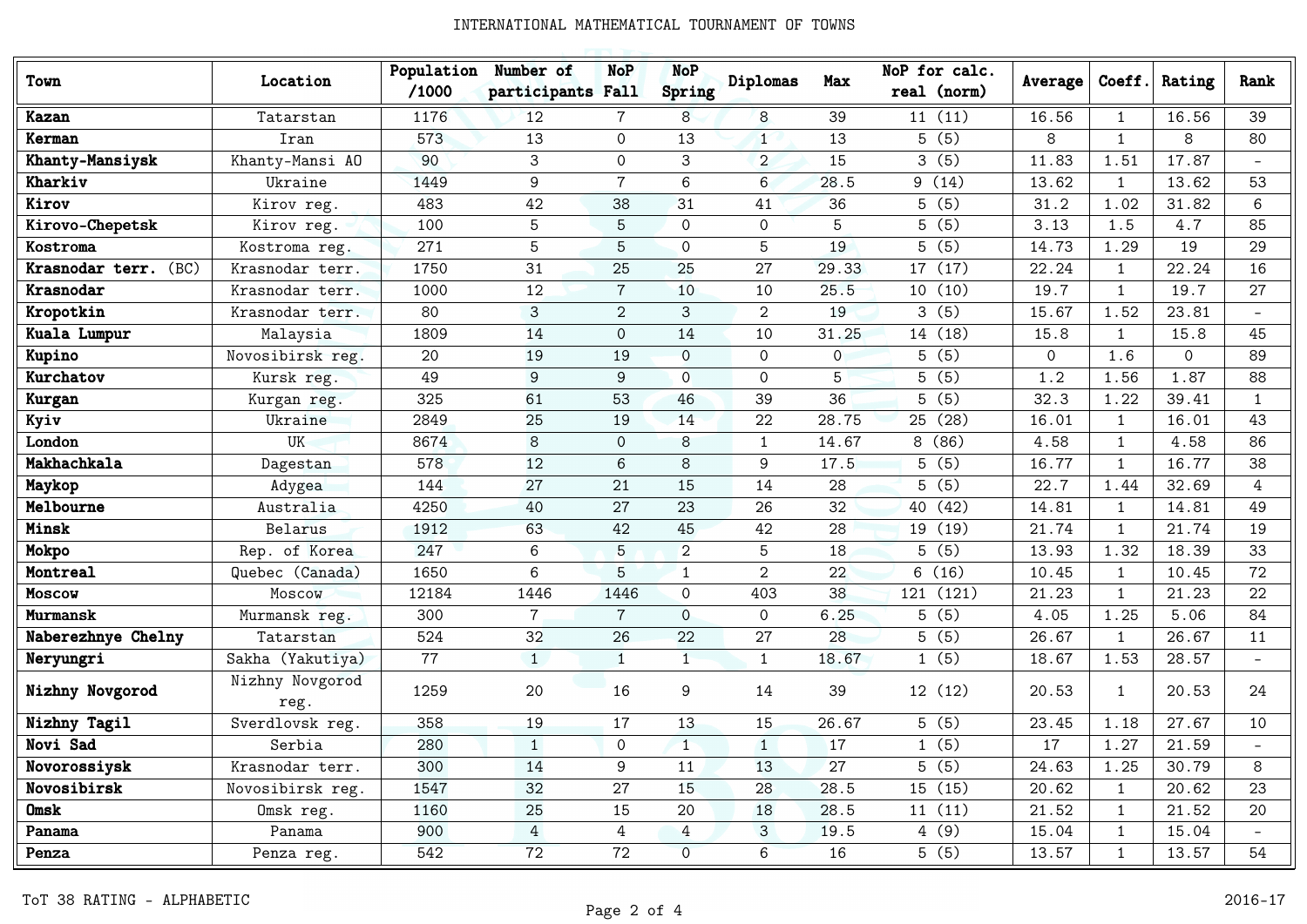| Town                         | Location                | Population<br>/1000 | Number of<br>participants Fall | <b>NoP</b>     | <b>NoP</b><br>Spring | Diplomas       | Max         | NoP for calc.<br>real (norm) | Average | Coeff.       | Rating | Rank           |
|------------------------------|-------------------------|---------------------|--------------------------------|----------------|----------------------|----------------|-------------|------------------------------|---------|--------------|--------|----------------|
| Pereslavl-Zalessky           | Yaroslavl reg.          | 40                  | $\overline{2}$                 | $\overline{2}$ | $\overline{O}$       | $\mathbf{1}$   | 20          | 2(5)                         | 10      | 1.57         | 15.7   |                |
| Perm                         | Perm reg.               | 1100                | 72                             | 68             | 15                   | 14             | 29.33       | 11(11)                       | 16.95   | $\mathbf{1}$ | 16.95  | 37             |
| Perth                        | Australia               | 1832                | 8                              | 8              | $\Omega$             | 6              | 28.5        | 8(18)                        | 15.91   | $\mathbf{1}$ | 15.91  | 44             |
| Petropavlovsk-<br>Kamchatsky | Kamchatka               | 181                 | $\overline{7}$                 | $\overline{7}$ | $\mathbf{1}$         | $\overline{2}$ | 14.67       | 5(5)                         | 8.93    | 1.4          | 12.51  | 65             |
| Petrozavodsk                 | Karelia                 | 268                 | 4                              | 3              | 3                    | $\overline{2}$ | 23          | 4(5)                         | 14.19   | 1.29         | 18.3   |                |
| Rafsanjan                    | Iran                    | 151                 | $\overline{2}$                 | $\overline{O}$ | 2                    | $\mathsf{O}$   | 10          | 2(5)                         | $6.5$   | 1.44         | 9.36   |                |
| Rostov-on-Don                | Rostov reg.             | 1103                | 12                             | 12             | $\mathbf{1}$         | $\overline{2}$ | 18.75       | 11(11)                       | 9.11    | $\mathbf{1}$ | 9.11   | 77             |
| Rubtsovsk                    | Altai terr.             | 145                 | 12                             | $\Omega$       | 12                   | $\mathbf{1}$   | 12          | 5(5)                         | 8.6     | 1.44         | 12.38  | 66             |
| Ryazan                       | Ryazan reg.             | 500                 | 4                              | $\overline{4}$ | $\mathbf{O}$         | $\mathbf{1}$   | 14.67       | 4(5)                         | 8.67    | $\mathbf{1}$ | 8.67   |                |
| Saint Petersburg             | St. Petersburg          | 5028                | 59                             | 45             | 25                   | 30             | 30          | 50 (50)                      | 13.17   | $\mathbf{1}$ | 13.17  | 60             |
| Salvador                     | El Salvador             | 316                 | 6                              | 6              | $\mathbf{0}$         | 3              | 17          | 5(5)                         | 13.4    | 1.23         | 16.48  | 40             |
| <b>Samara</b>                | Samara reg.             | 1171                | 40                             | 27             | 19                   | 9              | 20          | 11(11)                       | 14.87   | 1            | 14.87  | 48             |
| <b>Saransk</b>               | Mordovia                | 299                 | 22                             | 22             | 5                    | 6              | 20          | $\overline{5(5)}$            | 17.67   | 1.25         | 22.09  | 17             |
| Saratov                      | Saratov reg.            | 840                 | $\overline{5}$                 | 5              | $\overline{0}$       | 4              | 18.67       | 5(8)                         | 12.6    | $\mathbf{1}$ | 12.6   | 64             |
| <b>Sarov</b>                 | Nizhny Novgorod<br>reg. | 94                  | 17                             | 15             | 6                    | 10             | 28          | 5(5)                         | 21.53   | 1.51         | 32.51  | 5              |
| Seongnam                     | Rep. of Korea           | 994                 | 12                             | 5              | $\overline{7}$       | 5              | 19.5        | 9(9)                         | 13.33   | $\mathbf{1}$ | 13.33  | 58             |
| <b>Seoul</b>                 | Rep. of Korea           | 10117               | 57                             | 21             | 44                   | 20             | 21.25       | 57 (101)                     | 9.89    | $\mathbf{1}$ | 9.89   | 75             |
| Surgut                       | Khanty-Mansi AO         | 400                 | 16                             | 16             | $\Omega$             | $\mathbf{1}$   | 13.75       | 5(5)                         | 6.78    | 1.13         | 7.67   | 81             |
| Suwon                        | Rep. of Korea           | 1106                | 11                             | 5              | $7\overline{ }$      | 6              | 21.25       | 11(11)                       | 11.73   | $\mathbf{1}$ | 11.73  | 68             |
| Tabriz                       | Iran                    | 2383                | 12                             | $\overline{O}$ | 12                   | $\mathbf 0$    | $7^{\circ}$ | 12 (23)                      | 4.25    | $\mathbf{1}$ | 4.25   | 87             |
| Tomsk                        | Tomsk reg.              | 557                 | 5                              | 5              | $\mathbf 0$          | $\mathbf{1}$   | 17.33       | 5(5)                         | 6.43    | $\mathbf{1}$ | 6.43   | 83             |
| Toronto                      | Ontario (Canada)        | 2615                | 14                             | 12             | 9                    | 8              | 31.25       | 14 (26)                      | 14.62   | $\mathbf{1}$ | 14.62  | 50             |
| Troy                         | Michigan (USA)          | 200                 | 25                             | 21             | 15                   | 11             | 28          | 5(5)                         | 22.7    | 1.38         | 31.33  | $\overline{7}$ |
| Tyumen                       | Tyumen reg.             | 679                 | 12                             | 12             | $\overline{O}$       | $\overline{2}$ | 13.33       | 6(6)                         | 8       | $\mathbf{1}$ | 8      | 79             |
| Ufa                          | Bashkortostan           | 1077                | 49                             | 42             | 23                   | 25             | 23          | 10(10)                       | 21.39   | $\mathbf{1}$ | 21.39  | 21             |
| <b>Ulsan</b>                 | Rep. of Korea           | 1163                | 15                             | 10             | 8                    | 12             | 25          | 11(11)                       | 17.09   | $\mathbf{1}$ | 17.09  | 36             |
| Vologda                      | Vologda reg.            | 320                 | 32                             | 28             | 16                   | 14             | 23          | 5(5)                         | 19.67   | 1.23         | 24.19  | 13             |
| Voronezh                     | Voronezh reg.           | 1023                | 60                             | 60             | $\overline{0}$       | $\mathbf{3}$   | 23.75       | 10(10)                       | 10.28   | $\mathbf{1}$ | 10.28  | 73             |
| Votkinsk                     | Udmurtia                | 98                  | 129                            | 129            | $\mathbf 0$          | $\overline{2}$ | 17          | 5(5)                         | 10.45   | 1.5          | 15.67  | 46             |
| Windsor                      | Ontario (Canada)        | 210                 | 5                              | 5              | 5                    | $\overline{O}$ | 7.5         | 5(5)                         | 5.25    | 1.36         | 7.14   | 82             |
| Yekaterinburg                | Sverdlovsk reg.         | 1500                | 22                             | 19             | 9                    | 16             | 40          | 15 (15)                      | 19.73   | $\mathbf{1}$ | 19.73  | 26             |
| Yelabuga                     | Tatarstan               | 67                  | $\mathbf{1}$                   | $\mathbf{1}$   | $\overline{0}$       | $\mathbf 0$    | 9.33        | 1(5)                         | 9.33    | 1.54         | 14.37  |                |
| Yelizovo                     | Kamchatka               | 38                  | 13                             | 9              | 12                   | 8              | 36          | 5(5)                         | 23.27   | 1.58         | 36.76  | $\overline{2}$ |